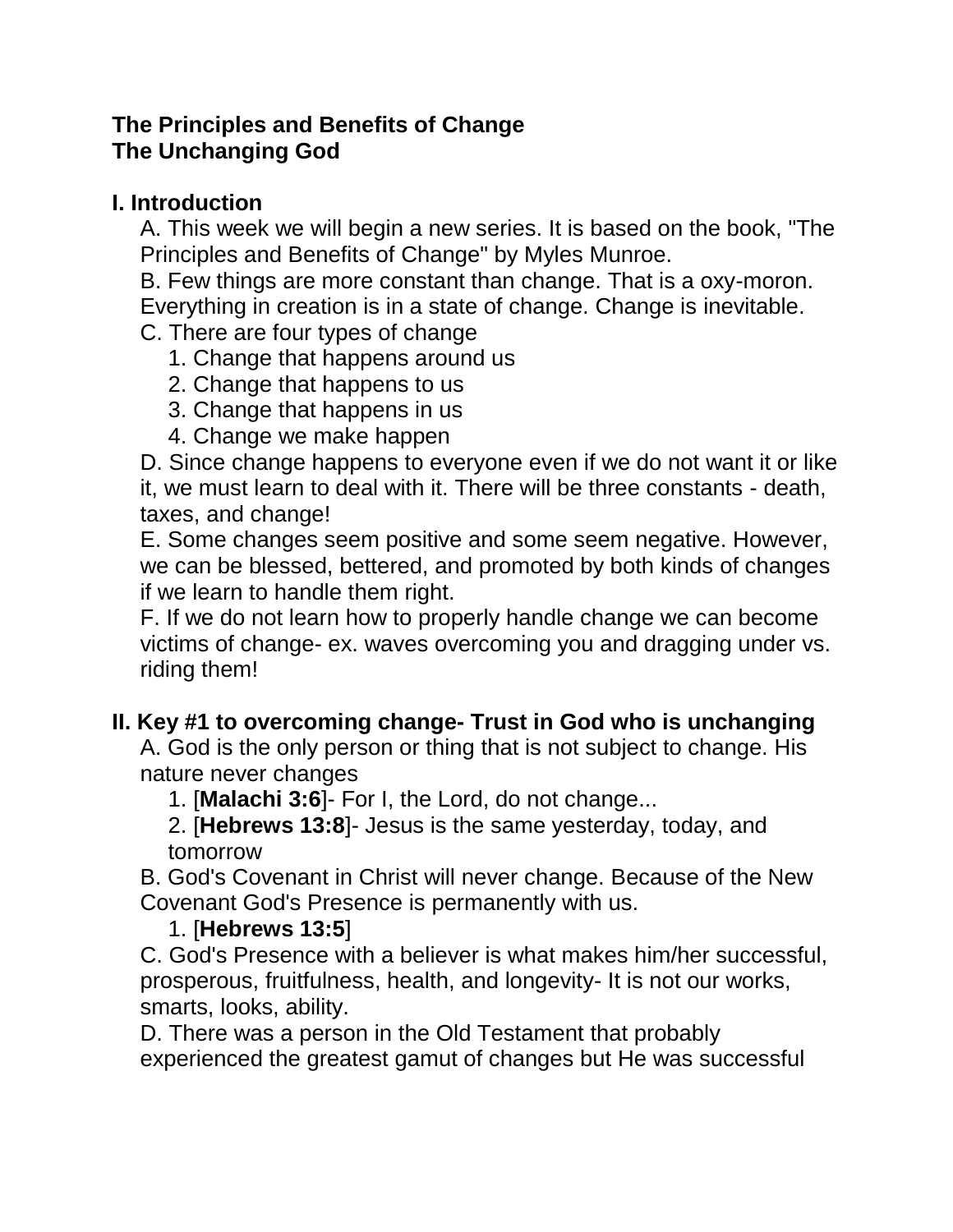because of His trust in the unchanging Presence of God that was constantly with Him. This person was Joseph.

## **III. Joseph**

A. Joseph grew up a favored child

1. His dad gave him a tunic of many colors- This represented a favored person who did not have to work in the fields. His job was to attend to His Father, give Him joy, and to do His personal bidding.

2. Joseph became comfortable with his place in life. He took it for granted. His father Jacob taught Him about the Covenant of Abraham and his favored position due to this covenant. Since he believed this God's manifest presence was with Joseph.

B. Joseph experienced a rude awakening to the reality of change when his brothers threw him into a cavern and then sold him to some slave traders!

C. Joseph found himself as a 17 year old standing naked in chains in a slave market being sold to Potiphar.

D. Now he found himself in Potiphar's house but he resisted a mistake most people make. He resisted the temptation to view God's nature and His attitude towards him based upon circumstances. He kept His faith and focus upon His covenant with God and His presence being with him.

E. [**Gen. 39:1-3**]- Joseph owned nothing. He had no position, no possessions, and no accomplishments, but the scripture says that Joseph was a successful man because the Lord with him! God sees success not from what you have or accomplish but by who you know and having His presence with you! Joseph was a success before he ever prospered and experienced success in the natural. This can be the same with us! You are a success now because of the Presence of the Lord is with you right now! If you acknowledge and trust in His Presence in every circumstance even if it is negative then you will experience success!

F. The Lord blessed Joseph so much in Potiphar's house he soon was placed over the entire house!

G. Potiphar's wife wanted Joseph but he refused her and was thrown into prison. He found himself in chains in a lower dungeon!.